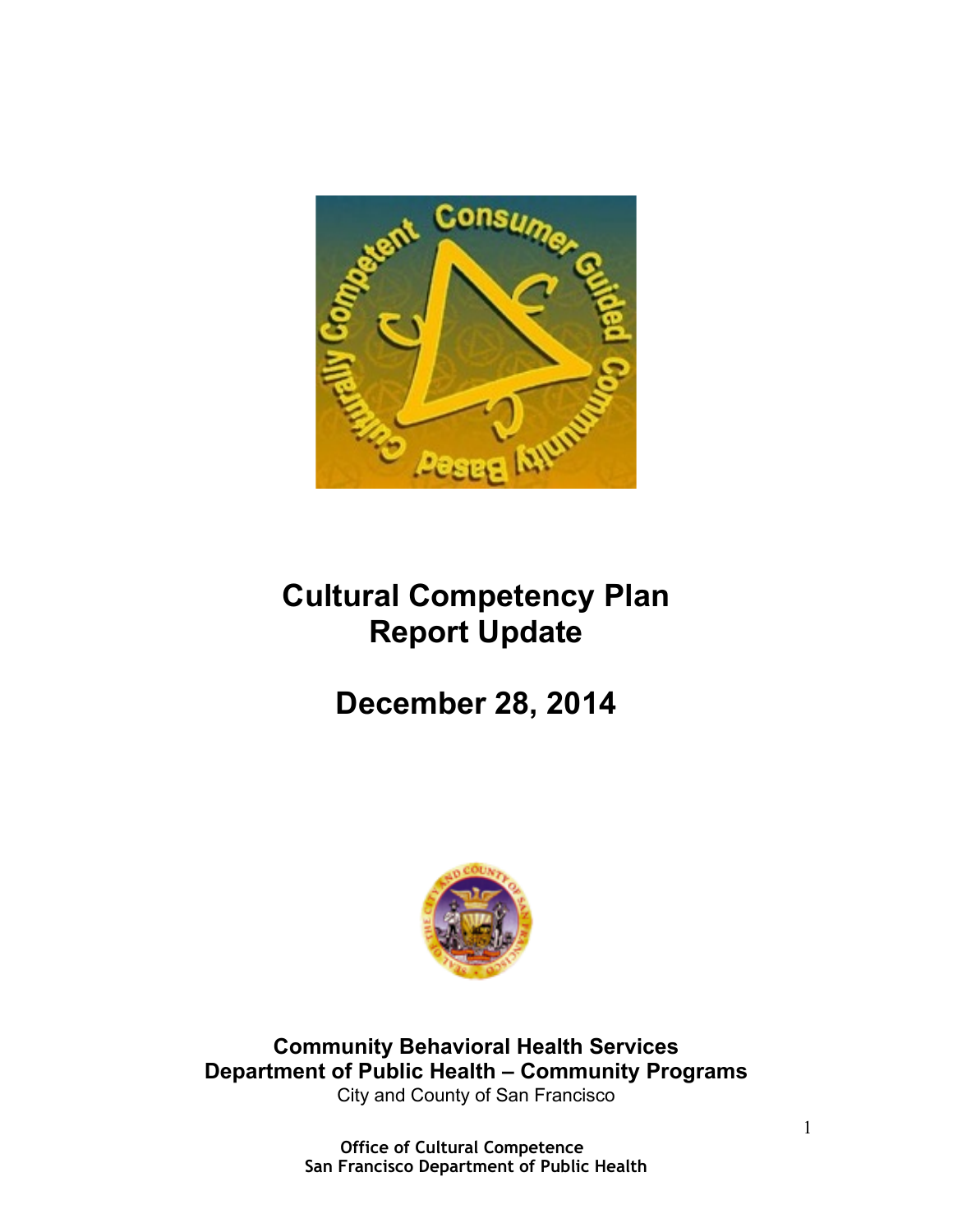# **Cultural Competence Report 2014**

The goal of this report is to provide an overview of the cultural and linguistic competence efforts by the San Francisco Department of Public Health (SFDP) - Community Behavioral Health Services during FY 14-15.

# *The SFDPH Policy and Procedure & Background*

Purpose: The SFDPH is committed to developing and maintaining health services that are culturally competent, consumer-guided and community-based. Cultural competence is an essential requirement for health care providers to provide effective services to our diverse populations.

On January 8, 2002 the San Francisco Health Commission unanimously passed [a resolution adopting the Culturally and Linguistically Appropriate Services](http://www.sfdph.org/dph/files/hc/hcres/resolutions/2002res/hcres02-02.htm)  (CLAS) standards, established by the federal Office of Minority Health, as general guidelines to provide a uniform framework for developing and monitoring culturally and linguistically appropriate services.

The Commission acknowledges that the CLAS standards as implemented by the DPH are intended to be broadly inclusive of diverse racial, ethnic, sexual and other cultural and linguistic groups.

The Commission also approved the formation of a Cultural Competency Task Force to address issues surrounding Cultural Competency and implementation of the policy.

# *Contract Requirement*

Stipulated by contract, it is the expectation of SFDPH administration that all county and contracted providers are providing culturally competent & culturally responsive services, and are working to continually enhance their current level of cultural competence.

# *Strategic Planning - Goals and Objectives*

The SFDPH Cultural and Linguistic Competency Task Force have provided guidance and critical recommendations in reviewing and developing the following key areas of cultural competence focus and goals for the Department (currently in review):

- Community Partnership
- Leadership
- Services
- Training & Education
- Data & Research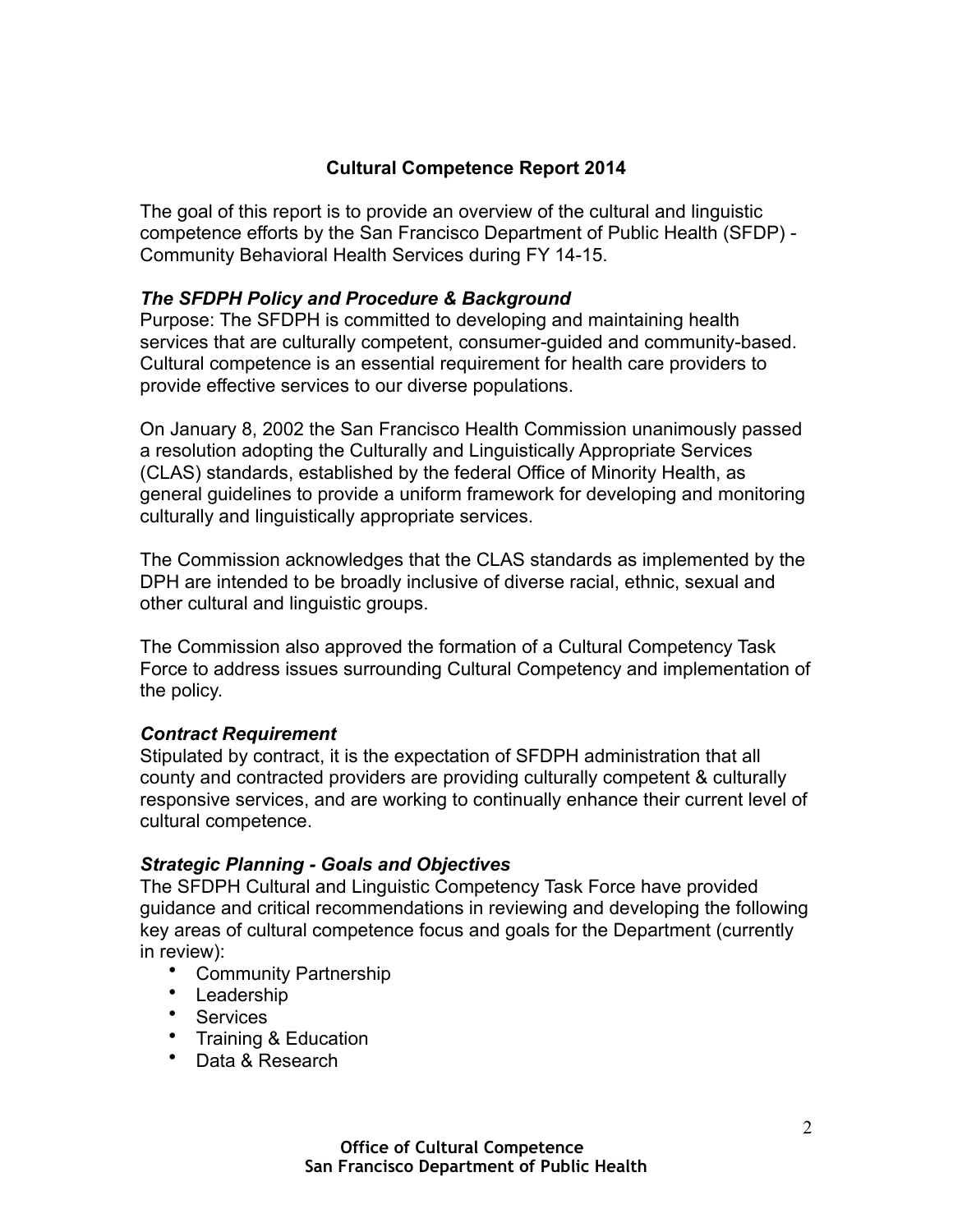## *Funding*

SFDPH contributes significant funding resources for linguistic services for San Franciscans who request or require services in other languages besides English. These in include the threshold languages (Cantonese, Russian, Spanish, Tagalog, and Vietnamese) and other languages, including American Sign Language and Braille. SFDPH CBHS currently has consulting contracts with two private vendors to fulfill linguistic support services for interpretation, translation and video remote conferencing. The Office of Cultural Competence receives and processes all request for translation and interpretation services.

During the 2013-2014 funding period, SFDPH Office of Cultural Competence coordinated and process for the following linguistic and related services and trainings:

|   | Telephonic Interpreting               |        | \$11,795.00  |
|---|---------------------------------------|--------|--------------|
|   | Interpreting/Translation Services     |        | \$17,460.00  |
|   | American Sign Language                |        | \$3,452.00   |
| ٠ | 9924 Positions (5 positions)          |        | \$133,490.00 |
| ٠ | <b>Bilingual Interpreter Training</b> |        | \$2,075.00   |
|   |                                       | Total: | \$168,282.00 |

# **2014 Cultural Competence Accomplishments Report**

# *Stakeholder and Planning Process & Cultural Competency Reporting*

The SFDHP Cultural Competency Task Force (CCTF)(see membership listing below) and the Office of Health Equity, Cultural Competency, Workforce Development & the Office of Cultural Competence collaboratively revised and developed enhanced cultural competency report guideline and procedure required for all contract and county direct service programs. The new reporting format and implementation plan were established during this reporting period. The CCTF has been integral in the development of the new reporting guideline and procedure, training curriculum for the reporting process, and evaluation of outcomes.

#### *Cultural Competence Reporting & Monitoring*

Direct involvement, inclusion, and collaborative partnership of consumers, family members of consumers, and community stakeholders is most fundamental and critical step recommended by the CCTF. Thus, the current Cultural Competency Report will focus on the implementation of the new enhanced *CLAS Standards.*

During the previous reporting period, the CCTF developed and implemented enhanced standard which required contract and county service programs to convene and facilitate a minimum of two focus groups and/or two community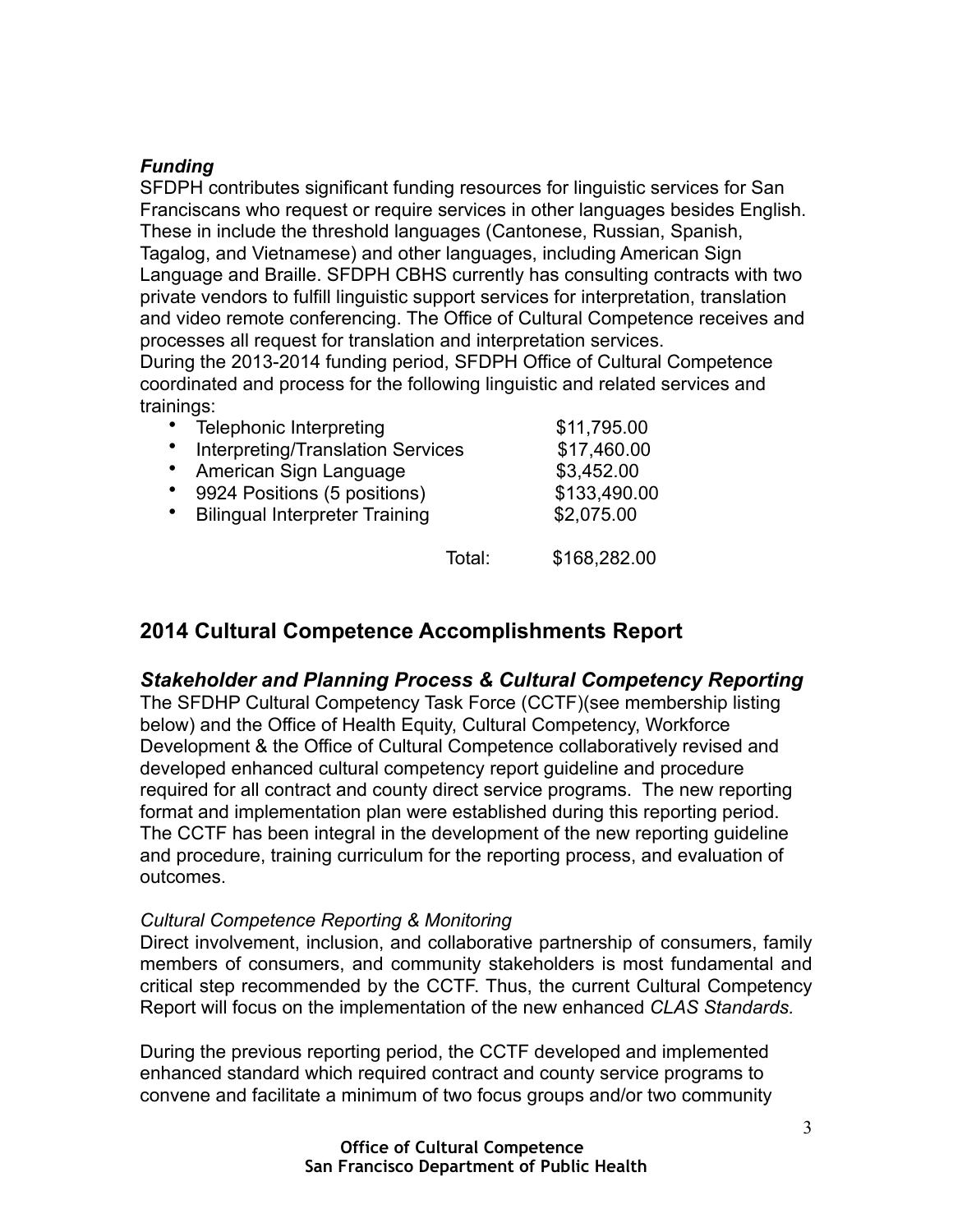forums, or combination of each with consumers, family members of consumers, and/or community stakeholders. Feedback from these focus groups or community forum were prioritized and ranked at the local site level. The CCTF further analyzed and utilized these qualitative feedback in developing Department level priorities and objectives. Current cultural competency reporting requirement established primarily involves planning for developing consumer (client or patient) advisory body at each local contract and civil service sites (See current Cultural Competency Report Cover, Template and Appendix). The CCTF is currently assisting and providing input in development of technical assistant training and support for system-wide implementation.

Central to the current Cultural Competency Report (planning) required for CBHS civil service and contract programs are the following overarching objectives:

- Implementation of the Culturally and Linguistically Appropriate Services that include consumer, family member and community feedback and input
- Current focus includes development of organizational cultural competence that includes consumer involvement or a consumer advisory committee
- Three critical themes include: Accessibility, Cultural Responsiveness and Partnership/Collaboration with consumers, family members and community

The Office of Cultural Competence, with guidance and input for the CCTF, currently monitors all cultural competence reporting, including: receiving, data entry, analysis, training, and technical assistance to all contract and civil service programs.

# *Client Council*

SFDPH CHBS division currently includes a Client Council, a consumer advisory body, in its program planning and development. The Client Council is 100% consumer/client driven and operated and meets on a monthly basis. The Council has 20+ active members that represent multi-cultural, multi-lingual, and multiethnic backgrounds. It strives to involve consumers/clients at every level of decision-making, in our own efforts to achieve consumer/client participation and self-determination, especially relative to perceived program and treatment difficulties and discrepancies, as well as program and treatment development. Each member has peer based experience within CBHS systems of care. Two representatives of the Council attend various CBHS community and provider meetings, as well as Board Hearing, Budget Hearings. The Council members have participated in the CBHS RFP processes, as well as a number Quality Management activities. Additionally, currently, two members of the Council are the SFDPH Cultural Competency Task Force.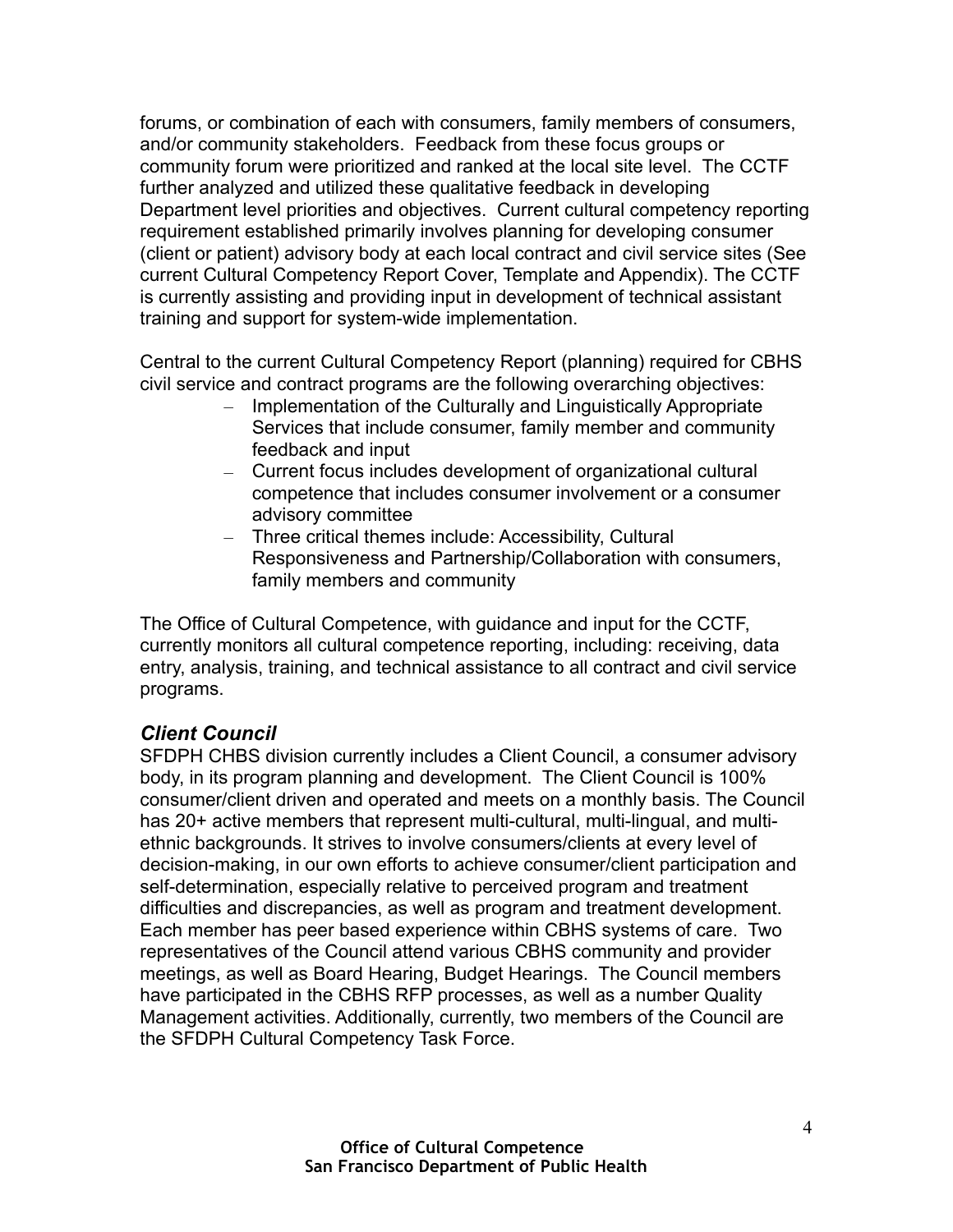# *Initiatives*

## *Local CBHS Initiative*

During the previous reporting period, under the direction from the SFDPH Director of Health, the African American health initiative was established with a focus on addressing 1) health disparity, 2) health equity, 3) access to health, and 4) workforce and training for SFDPH CBHS.

To support this direction, the SFDPH CBHS participated in a State-wide health equity leadership development initiative put forth by the California Institute of Mental Health. The Health Equity Leadership Institute (HELI) is a 12-month pilot initiative to influence current strategies and approaches used within counties to reduce health disparities and achieve health equity. County teams (five in all) have the following specific objectives:

- Increase leadership in health equity among county mental and behavioral agencies and county partners;
- Identify best and promising practices and implement strategies to reduce health disparities; and
- Evaluate and measure outcomes related to achieving health equity and reducing health disparities.

SF HELI Team currently has representatives from Adult/Older Adult System of Care, Office of Cultural Competence, MHSA, Office of Quality Management, CBO, 2 African American Faith-based organizations and African American community members.

SF HELI was a very successful initiative that achieved a number of critical outcomes in integrating community-defined health disparity that is relevant and meaningful for the African American community in District 10 of San Francisco during this reporting period, including the following (see attached HELI Overarching Framework & SF HELI Theory of Change documents established by the SF HELI team):

- Established a meaningful relationship and trust between Faith-based leaders, District 10 community members, and the CBHS HELI members
- Defined and identify a strength-centered health disparity (job readiness) and develop strategies and objectives for implementation
- Increased the number community-based organizations partnering with the participating church faith-leaders, and
- Increase hope among the community members accessing the program

# *SFDPH System-level Initiative*

Black/African American Health Initiative (BAAHI) - The SFDPH leadership has made a commitment to the Black/African American San Franciscans by making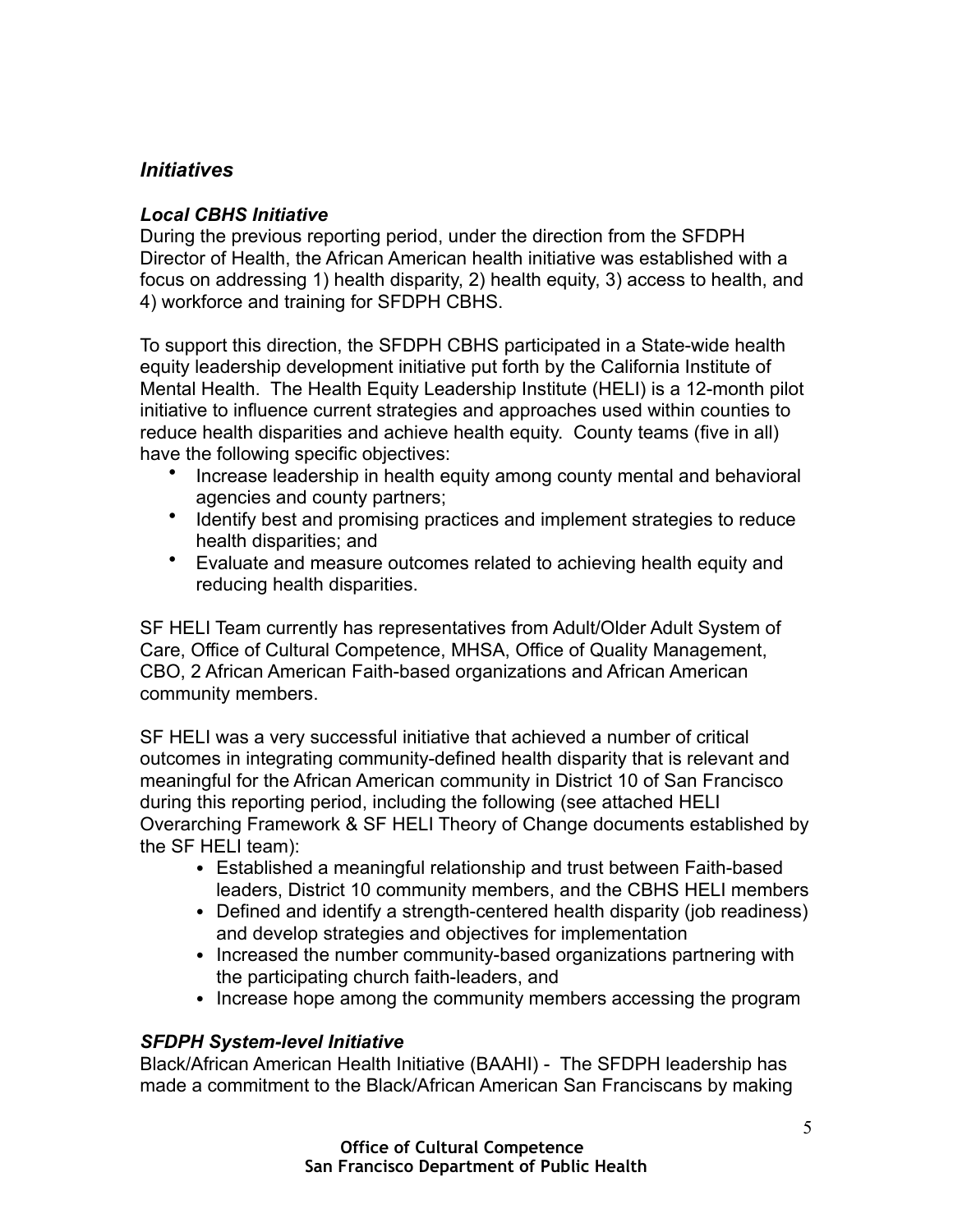their priority through this collaborative initiative. The Department engaged a strategic planning process to develop a comprehensive plan that focused on the adoption of continuous quality improvement approach to improve the communitycentered delivery of public health services that are culturally relevant and culturally sensitive.

Despite incremental forward steps to improve the health of San Franciscans, significant health disparity continues to exist among Black/African Americans in comparison to other ethnic, cultural and racial groups. The Initiative; thus, identified four health indicators (health issues) were identified and prioritized for this System-level initiative, including:

- Percent of Black/African American with heart disease
- Mortality rate of Black/African American with breast cancer
- Rates of Chlamydia among young Black/African American women, and
- Mortality rates among Black/African men due to alcohol use/abuse

The SFDPH Leadership and public health champions from each of SFDPH Branches, Sections, Divisions, and civil service programs are currently in a focused and deliberate comprehensive planning process to develop Departmentwide goals, objectives, and action plans in addressing the identified health indicators (See attached listing of Project Advisory Committee members).

The BAAHI current efforts include development of the BAAHI Project Advisory Committee (public health champions), who have been consistently engaged in providing community-informed input and guidance in developing a culturallyrelevant and culturally-affirming strategic planning, identifying and voicing other social determinants of health, and system-specific challenges and barriers. As well, the BAAHI Project Advisory Committee members are actively engaged in three workgroup that focus on 1) Collective Impact - in developing a continuous quality improvement & evaluation measures, 2) Cultural Humility - in developing cultural relevance and culturally-affirming strategies centered on community partnership, workforce development and addressing systemic discrimination, and 3) Workforce Development - developing career pathways for Black/African American para-professionals and professionals through policy change, improvising workplace experience for Black/African American civil service staff (supervision, performance appraisal, etc.), and providing ongoing training to all levels for civil service staff on cultural humility, cultural competence, microaggression, and race-based trauma. Each of these WorkGroup goals, objectives and strategies are overlapping - in many cases support each other.

The Value Statement of the BAAHI states: The Black/African American Health Initiative Project Implementation Team will ensure that the values listed are kept throughout the project life cycle:

- Open communication of methods, processes & results
- Collaborative
- High creditability, trust and competency (humility)

**Office of Cultural Competence San Francisco Department of Public Health**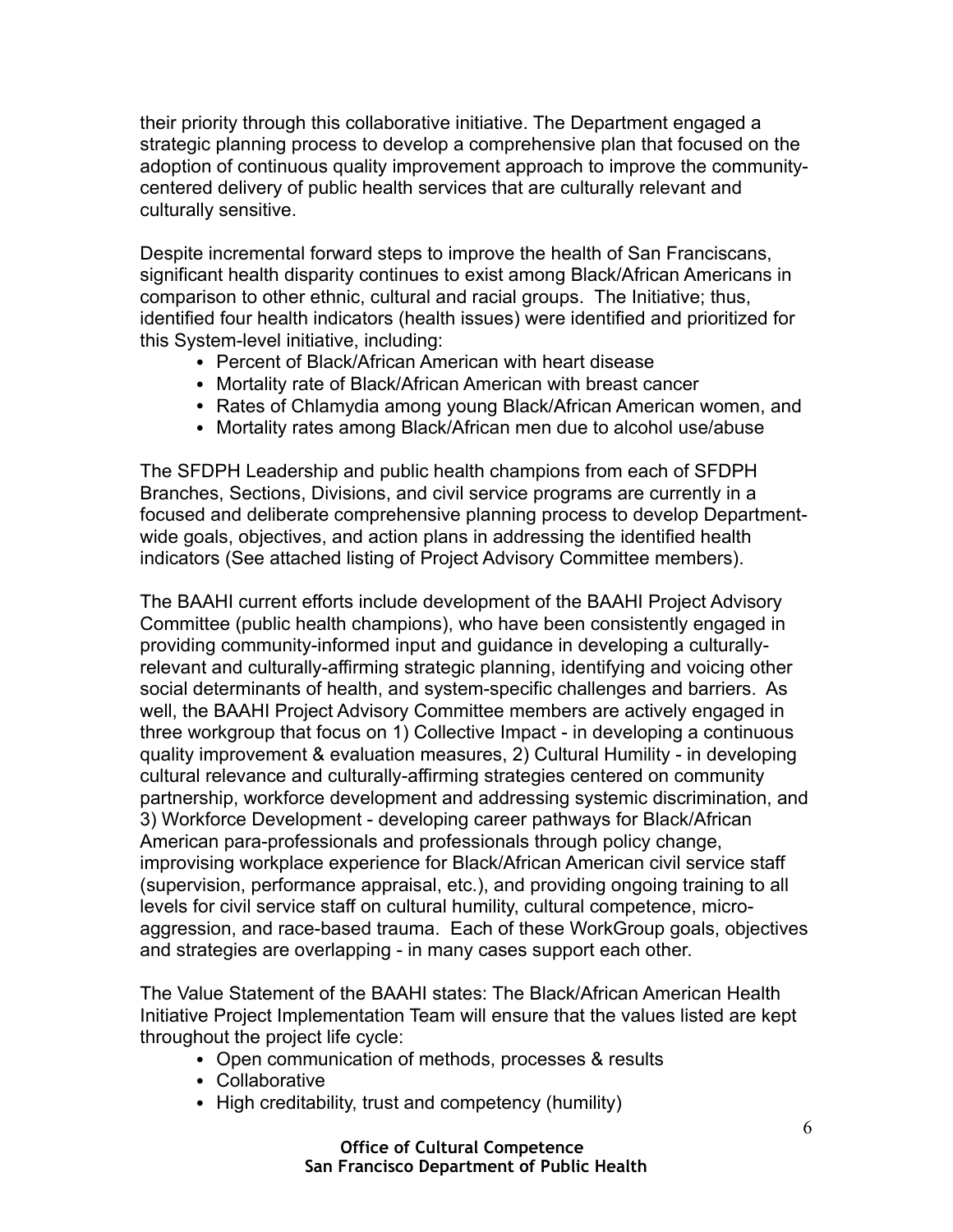- Accurate, relevant and informative
- Practical use of existing communication vehicles and tools, and
- Methods for measuring results and feedback loop

## *Training*

Attached is a list of all trainings related to cultural and linguistic competence that was organized and coordinated by the Training Department and the Office of Cultural Competence. Participants in these trainings include civil service and contract program staff. *It should be noted that all Cultural Competency Report trainings are required trainings to support the annual reporting requiremen*t.

Office of Cultural Competence also provided training on the enhanced CLAS Standards (in collaboration with Chinese Health Coalition – NICOS) to over 80 contracts and all civil service direct service programs as part of the Cultural Competency Report trainings. SFDPH has been recognized as a Cultural and Linguistic Competence Champion by the California Community Alliance for CLAS for these efforts (see attached certificate of recognitions).

#### *Multicultural Student Stipend Program (MSSP)*

The Office of Cultural Competence coordinates the Multicultural Student Stipend Program, a human resources development program established in 1988, to address the need to recruit staff with special skills and sensitivities to provide culturally and linguistically competent mental health services to San Francisco's increasingly diverse population.

Stipends are available to students interning in mental health, substance abuse, and integrated treatment programs of Community Programs. The program is designed to assist students in their development of skills to work with culturally diverse populations, to encourage ethnic and cultural diversity amongst our Community Programs interns and to increase the pool of applicants with special skills and knowledge, including language, culture, disabilities and principles on wellness and recovery for future employment with Community Programs. As part of our human resource development commitment, the MSSP is aimed at providing support to students interested in public sector work, community behavioral health services, working with populations with health disparities and shortages of culturally and linguistically competent staff.

A total of \$50,000 in stipends will be allocated during the academic year 2014-2015 (providing stipend support to 19 multicultural and bilingual interns) and a total of \$25,000 during the summer academic sessions in 2014 to 12 bilingual and bi-cultural, disabled, and older adults student interns.

# *Data & Outcomes*

The Office of Cultural Competence currently collects and maintains a database on staff information from all contract and civil service programs for Community